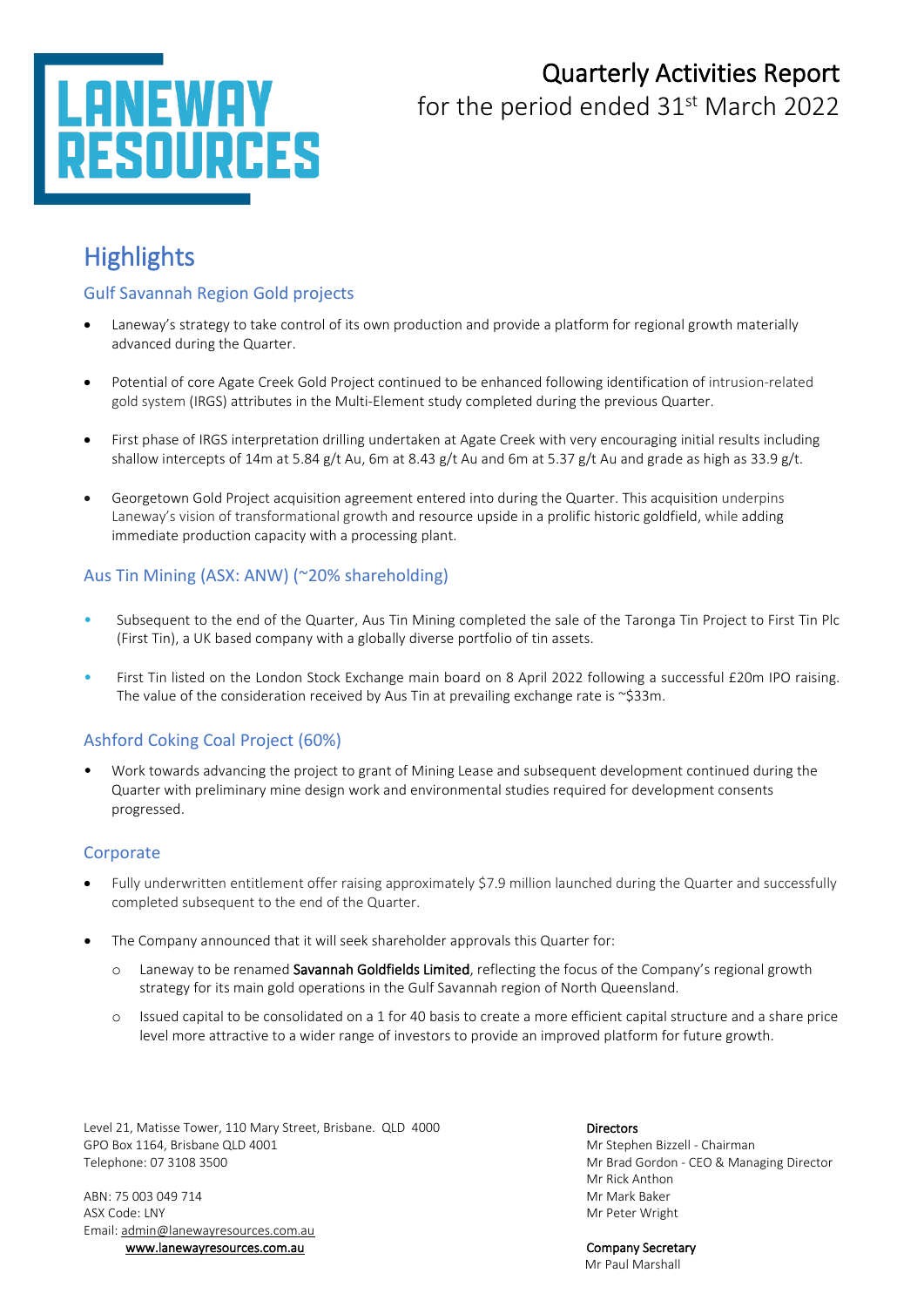Laneway Resources (ASX: LNY) (Laneway or the Company) is pleased to provide an update in relation to the exploration and development activities conducted during the March 2022 quarter.

Laneway Resources CEO Brad Gordon commented:

"Following significant progress over the March quarter, Laneway is now well poised to accelerate its regional gold production growth strategy in the Gulf Savannah region of North Queensland and evolve into a vastly different investment proposition.

"One of the key achievements of the Quarter, the entering into agreements for the acquisition of the Georgetown Gold Project, has provided Laneway with a unique opportunity to expand our footprint in the Savannah region and create substantial value for Laneway shareholders.

"Laneway can leverage the existing production infrastructure of Georgetown, the substantial exploration potential of its exploration and mining lease portfolio and multiple processing growth options to underpin a longer-term production growth profile for Laneway.

"The high level of participation by our shareholders in the entitlement offer capital raising was also extremely pleasing and positions the Company well as it pursues its transformation into a long-term and consistent gold producer."

## **Exploration and Mining at Agate Creek Gold Project**

Assay results from Laneway's 100% owned Agate Creek Gold Project continued to identify high-grade mineralisation close to surface and the further exploration potential of the project.

During the Quarter assay results were received for 36 drill holes which were part of a 49 drill hole, 2,774 metre, drilling program commenced during the previous Quarter. The program is the first phase of a multi-stage drilling campaign designed to confirm the interpreted Kidston-style intrusion-related gold system (IRGS) potential identified in a Multi-Element Study, completed in the previous Quarter.

Those 36 drill holes confirmed extensions of the previously mined veins, as well as previously identified deeper and almost parallel systems that also host narrow high-grade gold zones.

Significant drill intercepts at the Sherwood deposit include:

- CCGC349
	- o 14m @ 5.84 g/t Au from 36m
		- Including 1m @ 33.9 g/t Au
- CCGC306
	- o 2m @ 8.31 g/t Au from 42m
	- CCGC334
		- o 6m @ 5.37 g/t Au from 14m
- CCGC311
	- $\circ$  6m @ 8.43 g/t Au from 64m
		- Including  $1m \omega$  32.8 g/t Au

Significant drill intercepts at the Sherwood West deposit include:

- CCGC323
	- o 8m @ 4.62 g/t Au from surface.
- CCGC315
	- o 3m @ 7.95 g/t Au from 25m
- CCGC319
	- 0 2m @ 9.69 g/t Au from 28m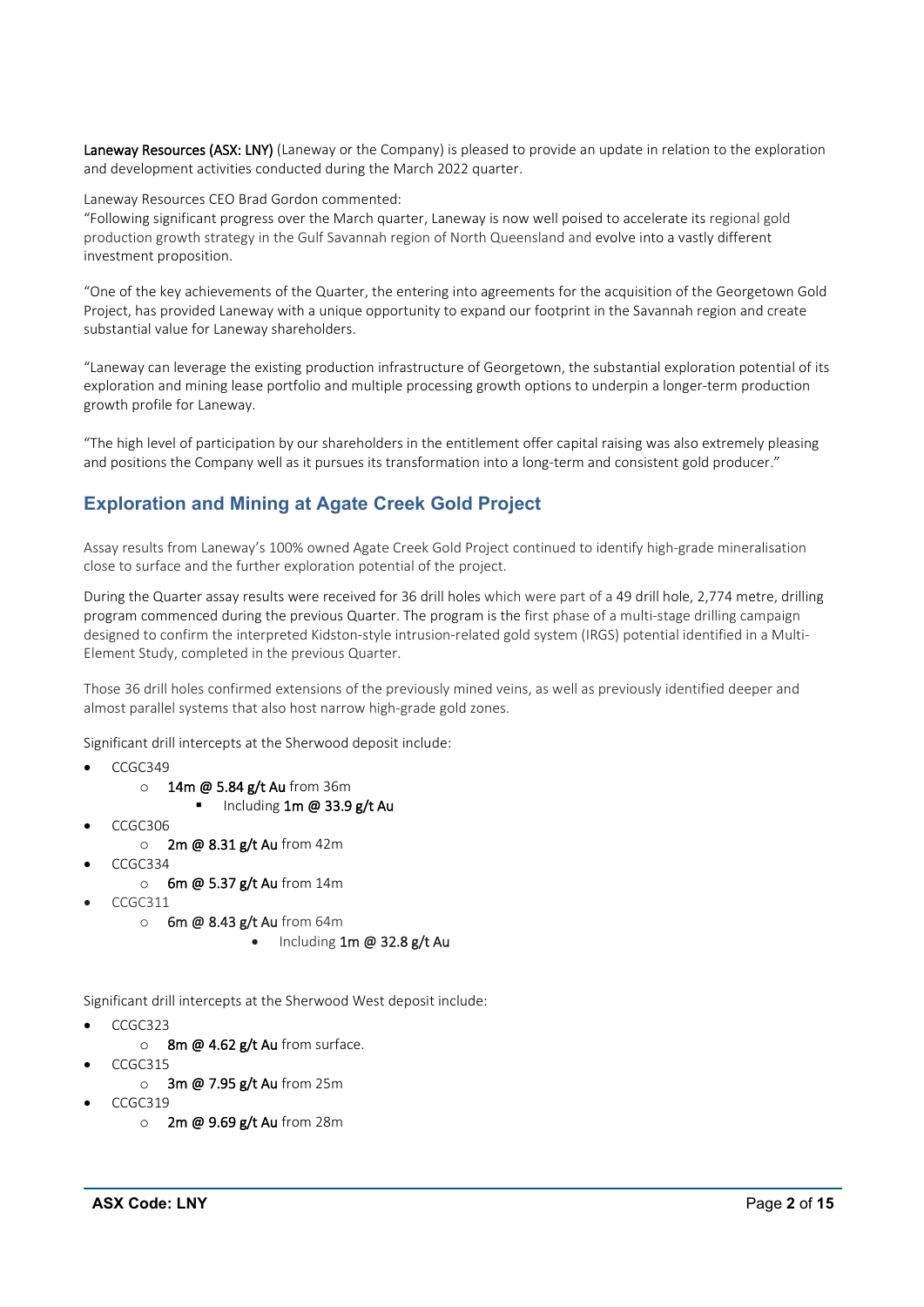

#### **Figure 1:** An image showing the location of the drilled holes.

Further details of these results are contained in the Company's ASX announcement of 23 March 2022 titled *'High Grade Drilling Results Continue from Agate Creek'* and the Company's ASX announcement of 28 February 2022, titled *'Additional High Grade Gold Drilling Results at Agate Creek'*.

The results will assist in updating planned open cut designs along with required waste rock characterisation sampling as part of Environmental Authority amendment applications.

Further assay results, primarily for the waste rock characterisation sampling, are still pending in this Quarter.

The drilling program was undertaken by AED Drilling. Both the RC drilling program and the geotechnical diamond drilling program have now been completed, with logging and analysis still underway.

As it looks ahead after receiving these significant high-grade results, the Company plans further commercialisation of the significant Agate Creek gold resource by:

- Commencing an extensive drilling program aimed at extending the current high-grade gold areas, including expanding the global resource beyond current JORC Mineral Resource of 471,000 oz.
- Progressing the planning, approvals and development for large scale mining activities including developing Agate Creek into a regional gold oxide ore processing centre.
- Applying new geological data throughout the district for expanded gold resources.
- Using cash flow generated from mining at Agate Creek to provide a robust financial footing to help fund expansions of the Georgetown plant, including addition of a sulphide circuit to take advantage of its central regional location.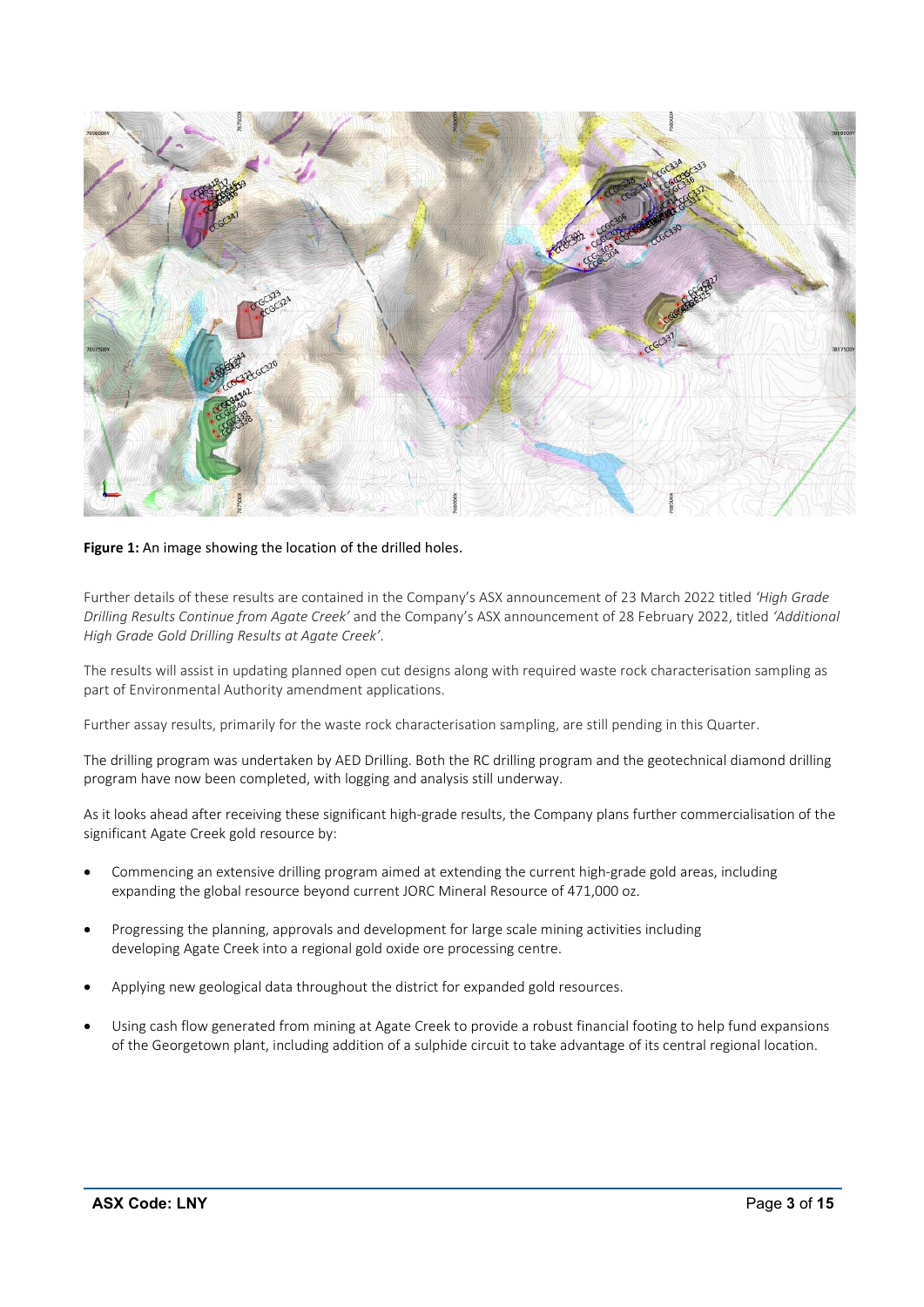

# Gold Resources<sup>1,2</sup> JORC

#### **Sherwood High Grade Global Resource** 205,000t 471,000oz Au from 15.8 Mt @ 0.92g/t @ 5.5g/t

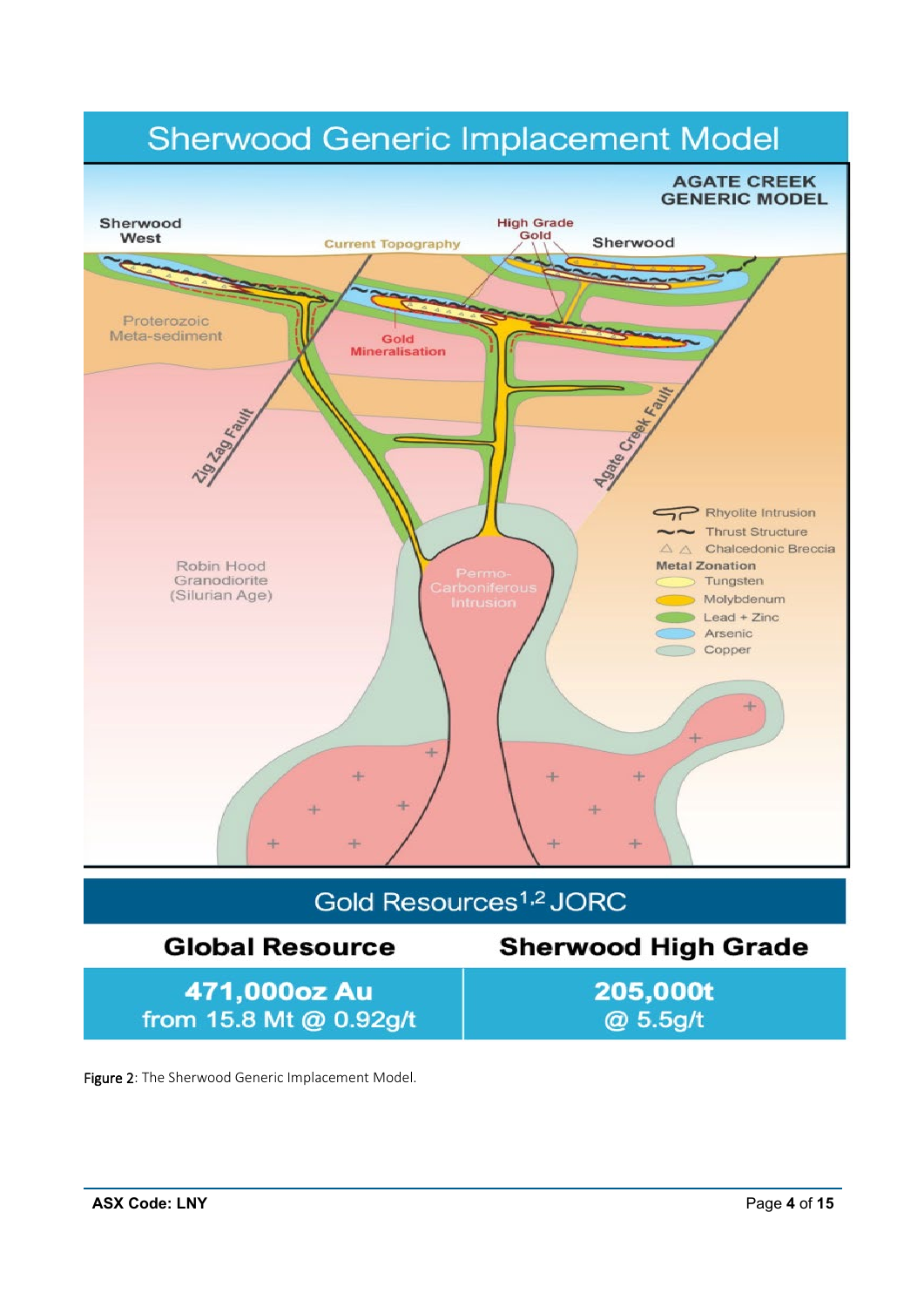## **Georgetown Gold Project**

During the Quarter a Binding Share Sale Agreement was executed to purchase Masterson Minerals Pty Ltd and its wholly owned subsidiary, Kempton Minerals Pty Ltd, owners of the Georgetown Gold Project ('Georgetown Project') which includes the Georgetown gold processing plant and an extensive portfolio of mining and exploration leases.

The agreement to acquire 100% of the Georgetown Project will facilitate the Company's transition from an explorer to a gold producer and underpin the Company's regional expansion strategy.

Acquisition consideration is approximately \$17m with half of this payable in October 2022, which should be able to be funded from operating cashflows once gold processing commences. The acquisition is expected to be completed this Quarter.

#### The Georgetown Project's assets include:

- An operational carbon in pulp (CIP) processing plant which has current capacity to operate at more than 200,000 tonnes per annum (tpa).
- Seventeen mining leases and 13 exploration permits covering 515km2 close to the plant in a well-mineralised yet significantly under-explored region.
- An initial JORC inferred resource of 951,000 tonnes at 3.9 grams of gold per tonne (g/t) for 119,000 ounces of gold from just five of the prospect areas, with an upgrade of the resource planned for later this year (refer ASX announcement of 7 February 2022).
- Strong potential to define additional high grade open cut gold resources which have potential to be mined and processed in the near term.

The project acquisition importantly provides Laneway ownership of processing infrastructure and control over its own gold production.

Only 100km by road from the Agate Creek gold project, Georgetown will cut by up to 700km the distance the Agate Creek ore has previously been transported for processing, saving Laneway an estimated \$80-100/tonne of ore.

The Georgetown plant has previously processed a bulk sample of ore from Agate Creek, achieving good recoveries.

The mill was fully refurbished in 2010 and has been used only briefly since then. The plant requires minimal capital (~\$2.5m) and permitting approvals to be brought back into production to treat oxide ores.

Site works and electrical and mechanical refurbishment programs at the Processing Plant at Georgetown commenced subsequent to the end of the Quarter, as part of the refurbishment and restart works program being undertaken by Laneway to allow commencement of the processing of ore through the plant in the coming months. In addition to the processing plant refurbishment works, re-establishment of associated site infrastructure including water, tailings, offices, maintenance stores, workshops and communications are underway and advancing well.

It is currently anticipated the refurbishment and restart program to enable processing of ore will be complete by July at which time high grade ore from Agate Creek, which was pre-stripped during 2021, will be mined ready to be processed. The next phase of drilling and blasting at Agate Creek is expected to commence during mid-May with earthmovers to mobilise soon after.

Laneway is initially targeting two production centres, the first being Georgetown, which will be available in the near term for processing Agate Creek high grade ore.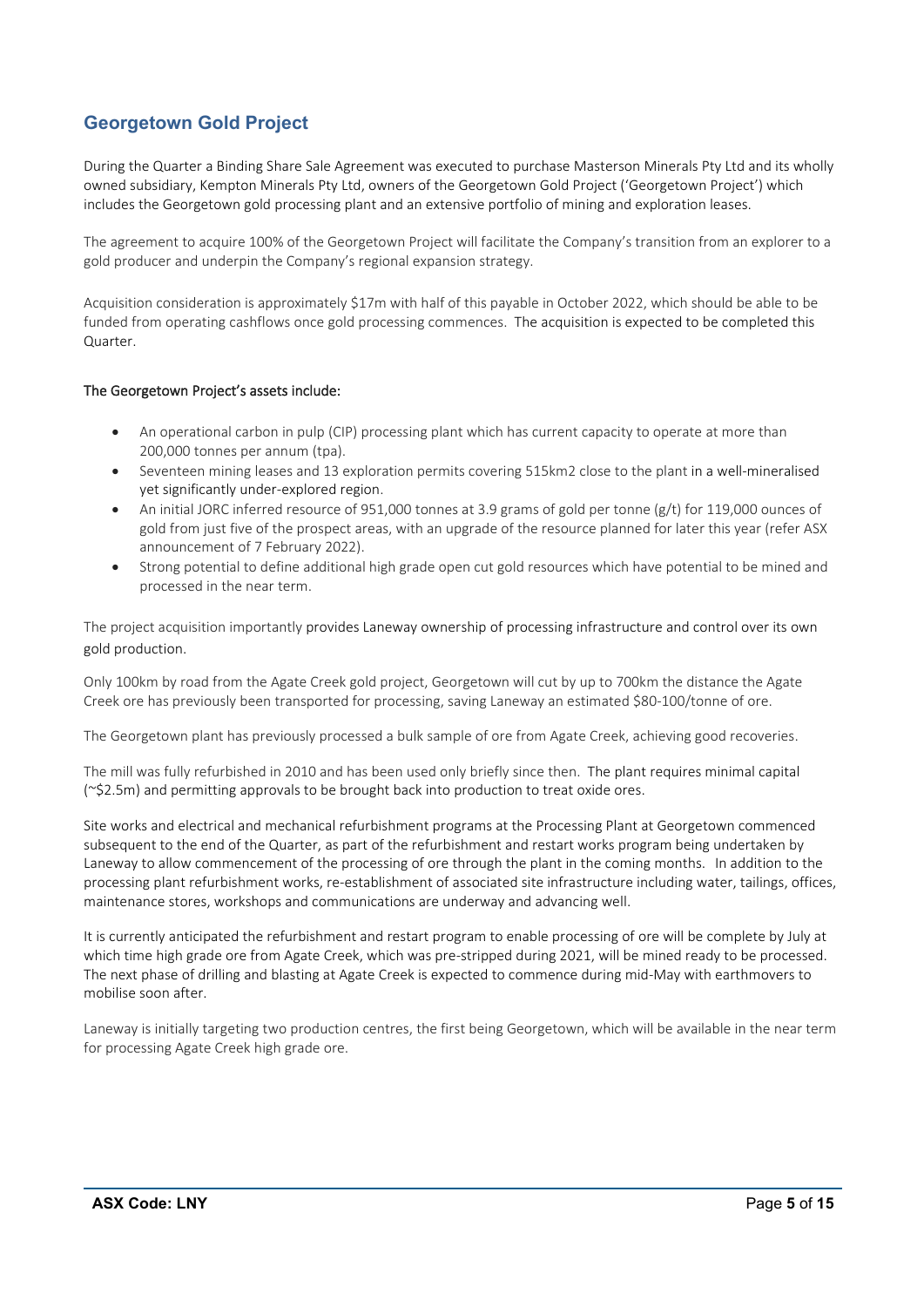

**Figure 3:** An aerial view of the Georgetown processing plant.

The Georgetown processing plant is the only processing plant within a 400km radius and is surrounded by stranded gold mineralisation and dozens of old open pits, underpinning the vision for Georgetown to become a regional processing hub.

Historical activity in the region mined only oxide ore. Sulphide material was never mined, presenting significant opportunities in a region that contains more than 1,000 mines, prospects and mineral occurrences. More than 10Moz of gold has been mined historically in the region.

Ownership of the Georgetown processing plant additionally offers Laneway opportunities for joint ventures and / or acquisitions of stranded deposits.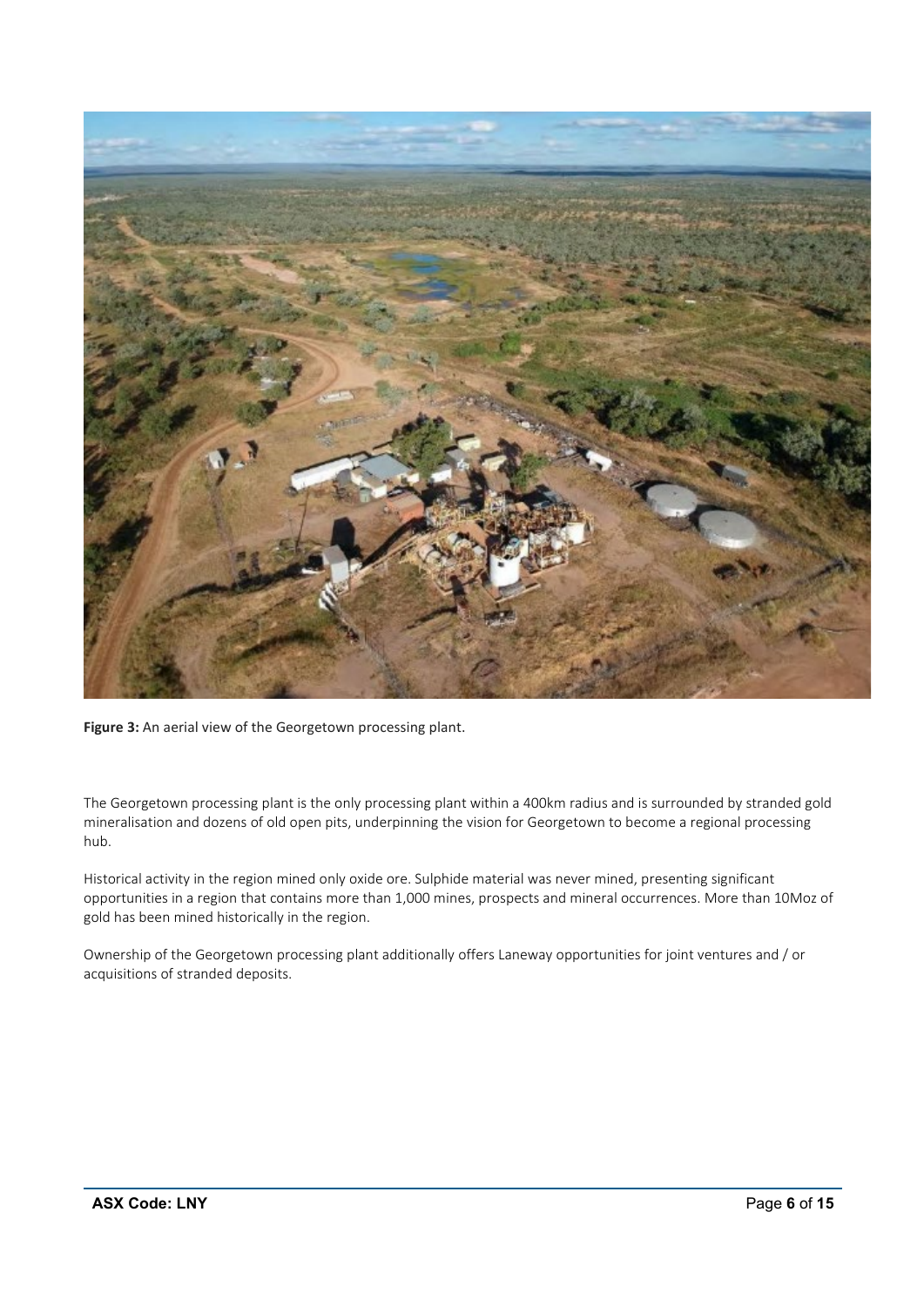## Mines within 100km of the Georgetown Mill



**Figure 4:** Mines within a 100km radius of the Georgetown Mill.

#### **Transaction Structure and Funding Details**

**Deposit:** Initial deposit of \$500,000 and further instalment payment of \$625,000 (both paid).

**Completion Payment:** At completion (31 May 2022) payment of \$6.825m and issue of 100m Laneway ordinary shares and 100m options to acquire ordinary shares (1.5c exercise price, expiring 31 July 2023) to the vendors. **Deferred Payment:** Final payment of \$8.65m - of which a maximum of \$2.65m is payable in Laneway ordinary shares at

the then prevailing share price (shares issued at Laneway's election).

**Capped Royalty:** Laneway will pay the vendors a 1% net smelter royalty on the value of gold produced from the tenements being acquired, capped at a total royalty payment of \$5m.

Further details of the acquisition are contained in the Company's ASX announcement of 7 February 2022, titled *'Transformational Gold Plant and Tenement Package Acquisition'*.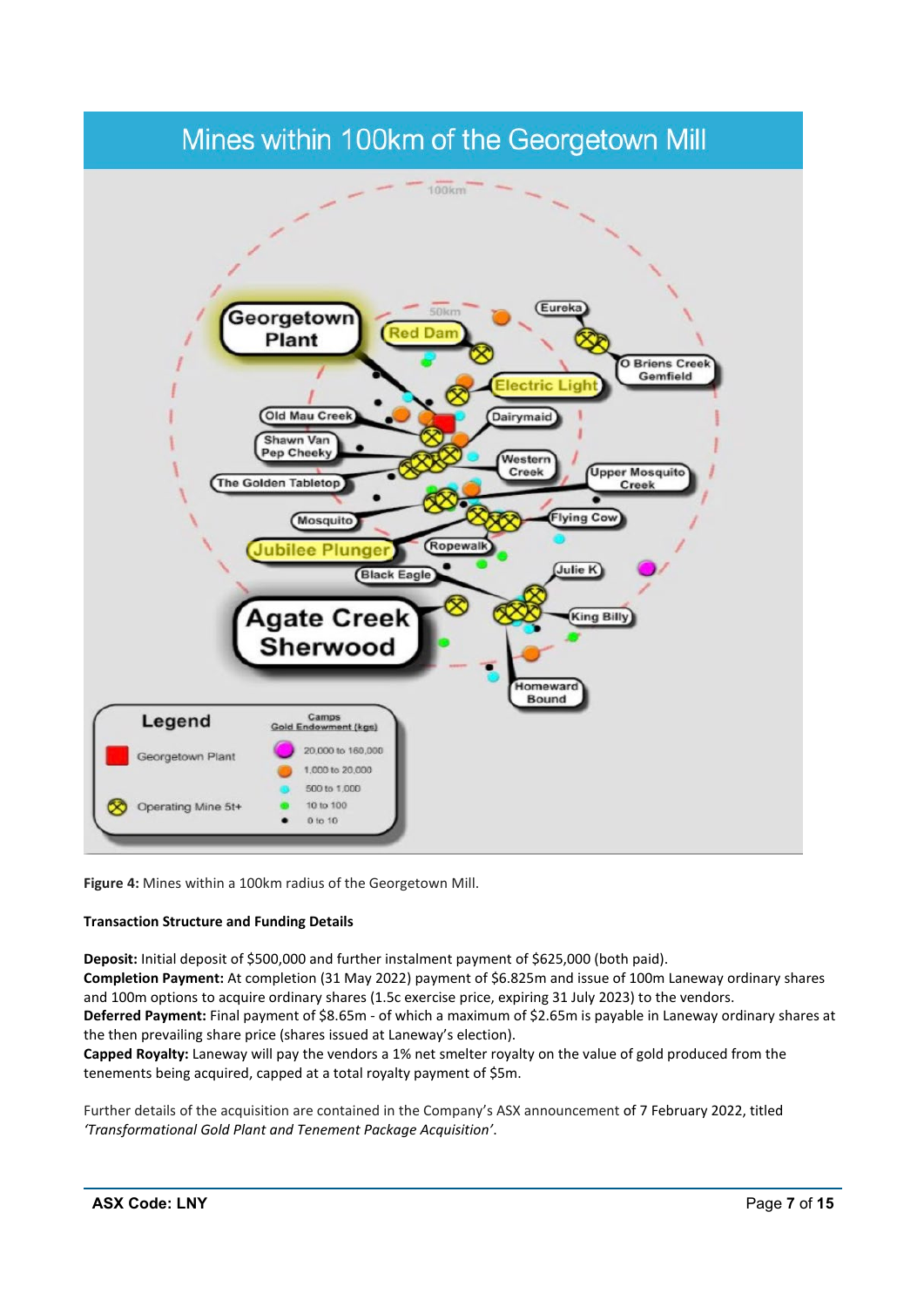## **New Zealand Gold Project**

Drilling at the 100% owned Jubilee Project was re-scheduled due to New Zealand's COVID border restrictions. Exploration personnel are now scheduled to go to New Zealand in May 2022 as the Company seeks to confirm the project's significant potential for epithermal gold deposits.

## **Ashford Coking Coal Project**

Laneway maintains a 60% interest in in Ashford Coking Coal, a 14.8Mt Coking Coal Resource, following the sale of a 40% interest in the project to ASX listed Aus Tin Mining Ltd. Aus Tin has the option to purchase Laneway's remaining interest for cash and shares and Laneway would retain an ongoing royalty interest if the option was exercised.

Work towards advancing the project to grant of Mining Lease and subsequent development continued during the Quarter with preliminary mine design work and environmental studies required for development consents progressed. A JORC Resource upgrade drill program is planned to upgrade current Resource to Measured status. The next phase of the work programs at Ashford will be funded by Laneway's JV partner, Aus Tin Mining.

## **Aus Tin Mining Limited**

Laneway has an approximate 20% shareholding in ASX listed Aus Tin Mining Ltd (ASX : ANW).

This shareholding provides Laneway's shareholders with exposure to world class tin assets, through Aus Tin's shareholding in First Tin Plc following the sale of the Taronga Tin Project to First Tin for cash and shares of A\$33m, as well as exposure to Aus Tin's direct project portfolio including the Granville tin project and the Mt Cobalt and Pembroke nickel, copper and cobalt projects and their interest in the Ashford Coking Coal project.

Under the terms of the Taronga sale and purchase agreement completed this Quarter, Aus Tin received \$1.35m (paid in the December Quarter) and 60 million shares in First Tin.

A UK based company, First Tin commenced trading on the Main Market of the London Stock Exchange (LSE : 1SN) early this Quarter (April 8) after successfully completing an IPO raising of £20m (~AUD 35.38m) at a placing price of 30 pence per share (~ AUD \$0.53 per share).

The funds raised through their IPO raising will be used by First Tin to rapidly advance two tin projects in top-tier mining jurisdictions Germany and Australia targeting development before the end of 2025 in order to meet significantly increasing demand for tin driven by the global clean energy and technological revolutions.

First Tin's two advanced assets in Germany and Australia together represent the fifth largest undeveloped tin reserve globally, outside Russia, Kazakhstan and the Democratic Republic of Congo.

Development studies will be completed over the next 18 months with production forecast in 2025. Recently completed third party studies have demonstrated robust economics at materially lower tin prices than are in existence today.

The price of tin is currently above \$40,000. Before last year's rally, the previous all-time high had been \$33,600 in 2011.

The expanding global demand for tin is being driven by the global clean energy and technological revolutions and the commodity is still showing every sign of scarcity pricing, attesting both to the strength of current demand and the scale of the supply-chain depletion that has occurred over recent years.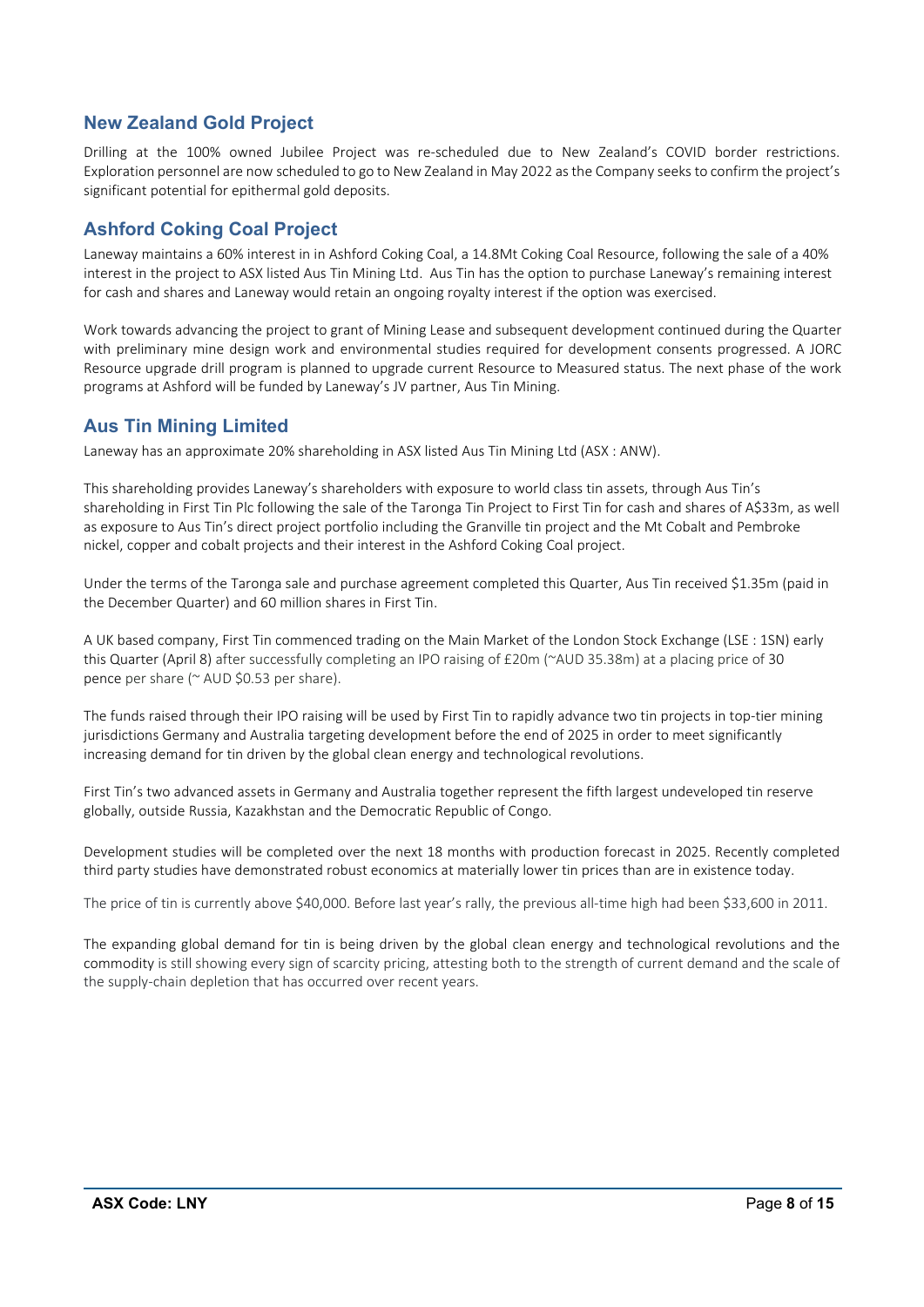

**Figure 5:** London Metals Exchange tin price, stocks and spreads.

## **Corporate**

#### Capital Raising Program

The Company has, subsequent to the end of the Quarter, successfully completed a fully underwritten entitlement offer raising approximately \$7.9 million.

The completion of the entitlement offer marks finalisation of the second stage of Laneway's \$11 million (before costs) capital raising program announced in January 2022. The capital raising program consisted of:

- A placement that raised approximately \$3.1 million in total before costs.
- A fully underwritten, accelerated, non-renounceable, pro rata entitlement offer to all existing shareholders on a 1 for 3 entitlement basis that raised approximately \$7.9m in total before costs.

Funds raised will be utilised for:

- near term exploration programs expenditure including the recent drilling program at the Agate Creek Gold project following up targets from the multi-element regional study;
- expenditure on mining activities at Agate Creek;
- part of the consideration for the proposed acquisition of Masterson Minerals Pty Ltd, owner of the Georgetown Gold Project;
- Georgetown gold processing plant refurbishment and restart costs;
- to repay short term debt facilities and for general working capital purposes.

#### Proposed Capital structure change and new name

As its progresses its regional growth strategy Laneway announced during the Quarter two proposed corporate changes as part of its refreshed strategy as it transitions from explorer to producer.

Laneway will seek shareholder approval to:

- Change the Company's name to Savannah Goldfields Limited;
- Consolidate the Company's share capital on a 1 for 40 basis.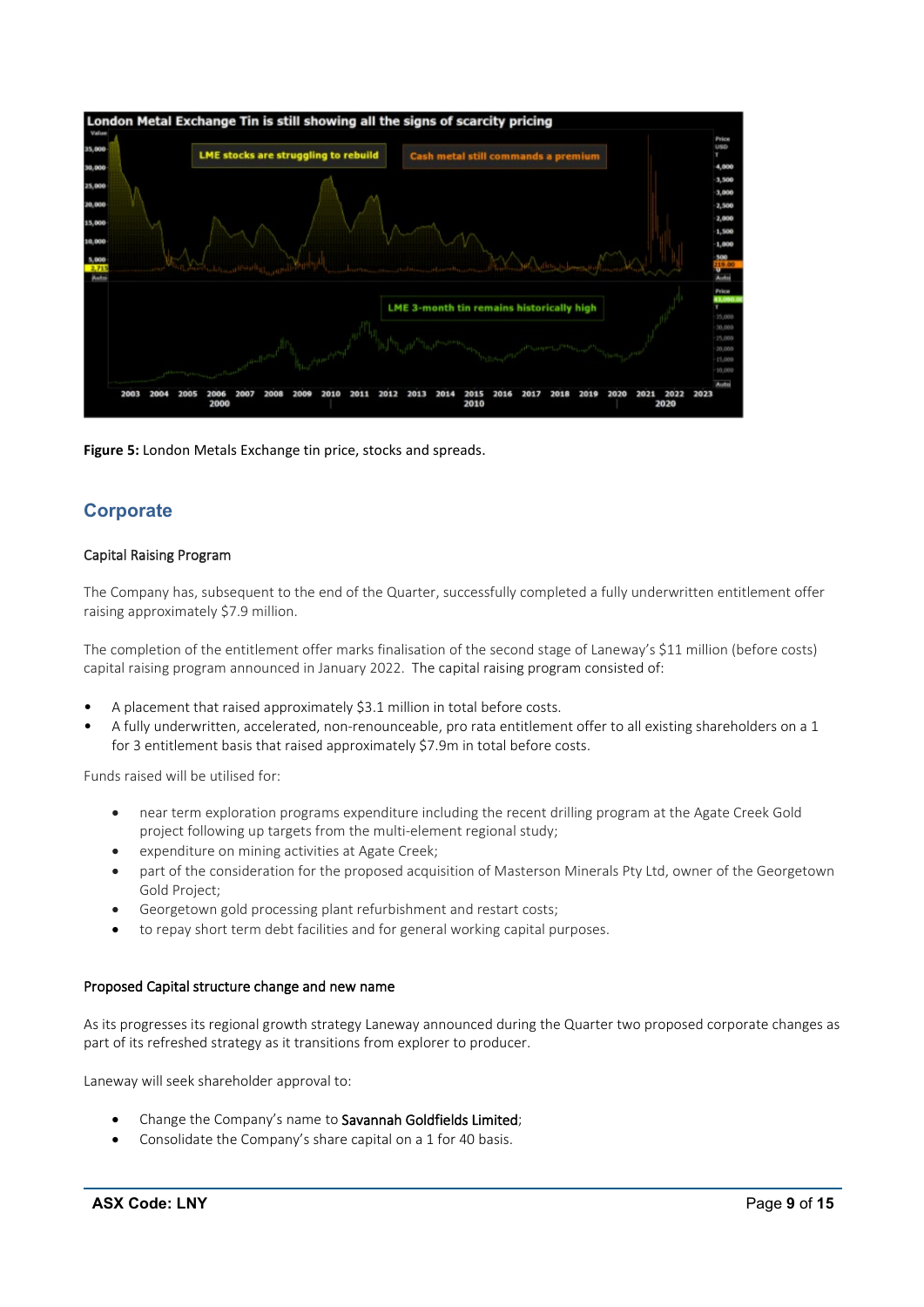#### Share Consolidation

The Company will seek shareholder approval to consolidate its issued capital on the basis of one (1) share for every forty (40) shares currently held ("Consolidation"). The Consolidation will reduce the number of shares on issue to create a more efficient capital structure. The Company has a significant number of shares on issue and the Board considers a share consolidation will provide an improved platform for future growth and a capital structure that will result in a share price level that is more attractive to a wider range of investors.

As the Consolidation will apply equally to all shareholders, the consolidation will have no effect on the percentage interest in the Company of each shareholder from a pre-consolidation basis to a post consolidation basis. The number of options on issue will also be consolidated on a 1 for 40 basis, with the exercise price of the option increasing to reflect the consolidation ratio in accordance with ASX Listing Rule 7.22. The expiry dates of options will not change.

#### Name Change

The proposed new name of Savannah Goldfields Limited reflects the focus of the Company's main gold operations in the Gulf Savannah region of north Queensland which encompasses the Company's Agate Creek Gold Mine and its recently announced acquisition, the Georgetown Gold Project.

Further details of these proposed changes are contained in the Company's ASX announcement of 24 March 2022 titled *'Corporate Update'.* A Notice of General Meeting and Explanatory Memorandum containing further details for the proposed name change and share consolidation and the proposed timetable will be lodged with ASX shortly and subsequently despatched to shareholders.

#### Appendix 5B Expenditures Disclosures

A total of \$2,399,000 was spent on exploration and development activities in the quarter (including the removal of overburden) with \$2,376,000 on the Agate Creek project and \$23,000 on the New Zealand exploration project.

Related party corporate, administrative and staff costs paid during the quarter totalled \$458,999 in relation to executive director payments and non-executive director payments. A total of \$275,999 related to amounts owed by the Company from the prior financial year with \$183,000 relating to the current financial year. All of the payments made were used by the Directors as part of the subscriptions made for their participation in the company's entitlement offer with Laneway's Directors and their associated entities subscribing for entitlements worth approximately \$2.5 million in aggregate.

#### This Report is Authorised by the Board of Directors

For further information contact:

Brad Gordon (Managing Director) or Stephen Bizzell (Chairman) Phone: (07) 3108 3500 E-Mail: [admin@lanewayresources.com.au](mailto:admin@lanewayresources.com.au)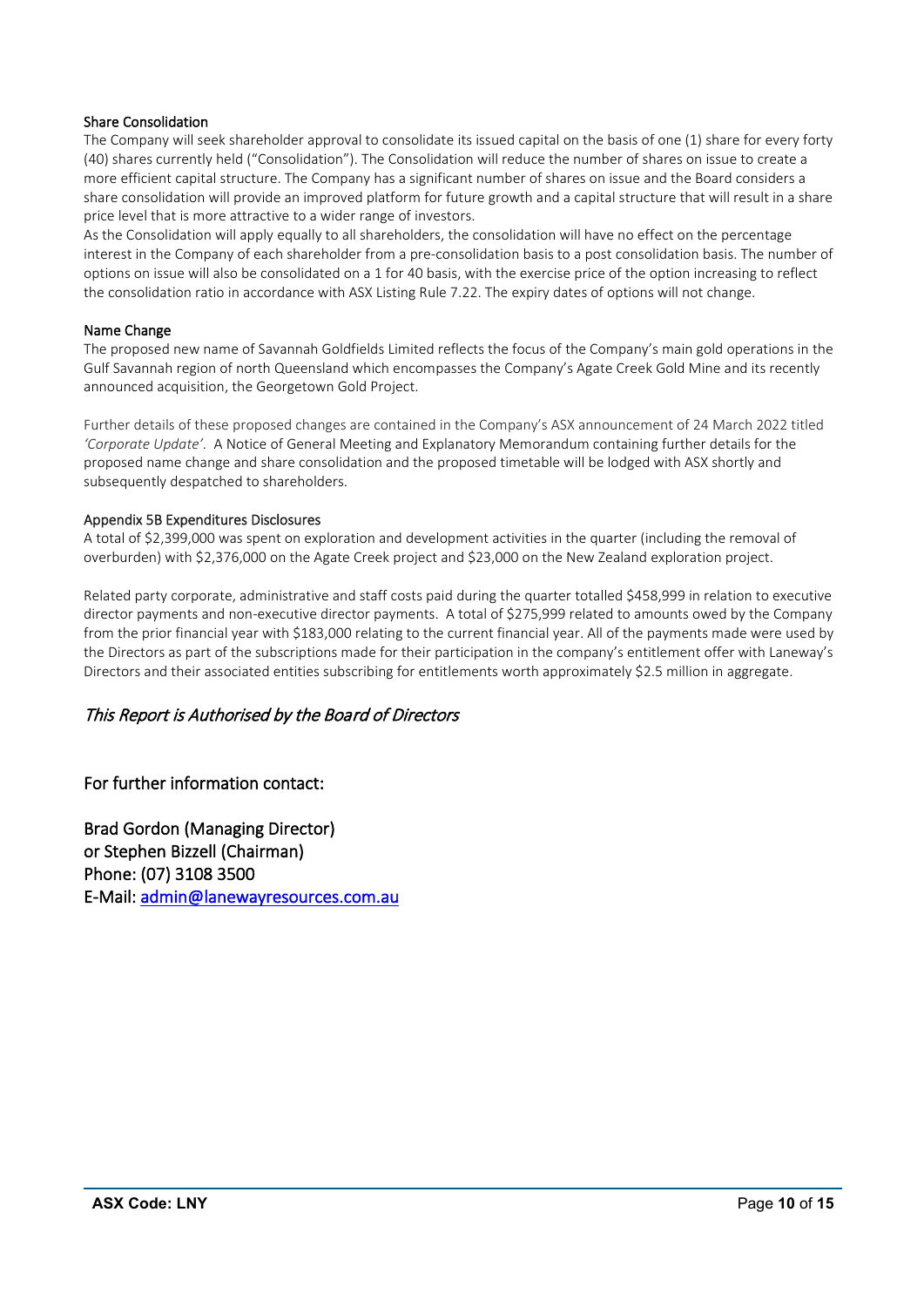## Competent Persons Statements

The information in this report that relates to Exploration Results is based on information compiled by Mr Scott Hall who is a member of the Australian Institute of Mining and Metallurgy. Mr Hall is a full-time employee of Laneway Resources Limited and has sufficient experience which is relevant to the style of mineralisation and type of deposit under consideration and to the activity which they are undertaking to qualify as a Competent Person as defined in the 2012 Edition of the 'Australasian Code for Reporting of Exploration Results, Mineral Resources and Ore Reserves.' Mr Hall consents to the inclusion in the report of the matters based on his information in the form and context in which it appears.

The information relating to the Mineral Resources at the Agate Creek Project is extracted from the ASX Announcement as follows:

ASX Announcement titled:

#### 'Significant High-Grade Resource Increase for Agate Creek' dated 30 January 2020.

The report is available to view on the Laneway Resources website www.lanewayresources.com.au. The report was issued in accordance with the 2012 Edition of the JORC Australasian Code for Reporting of Exploration Results, Mineral Resources and Ore Reserves. The company confirms that it is not aware of any new information or data that materially affects the information included in the original market announcement and, in the case of estimates of Mineral Resources or Ore Reserves that all material assumptions and technical parameters underpinning the estimates in the relevant market announcement continue to apply and have not materially changed. The company confirms that the form and context in which the Competent Person's findings are presented have not been materially modified from the original market announcement.

The information relating to the Mineral Resources at the Ashford Coking Coal Project is extracted from the ASX Announcement as follows:

ASX Announcement titled:

#### 'Ashford Coking Coal Project - Increased Resource' dated 20 November 2017.

The report is available to view on the Laneway Resources website www.lanewayresources.com.au. The report was issued in accordance with the 2012 Edition of the JORC Australasian Code for Reporting of Exploration Results, Mineral Resources and Ore Reserves, and also "Australian Guidelines for the Estimation and Classification of Coal Resources, (2014)". The company confirms that it is not aware of any new information or data that materially affects the information included in the original market announcement and, in the case of estimates of Mineral Resources or Ore Reserves that all material assumptions and technical parameters underpinning the estimates in the relevant market announcement continue to apply and have not materially changed. The company confirms that the form and context in which the Competent Person's findings are presented have not been materially modified from the original market announcement.

The information relating to the Mineral Resources at the Georgetown Project is extracted from the ASX Announcement as follows:

ASX Announcement titled:

#### 'Georgetown Project Mineral Resources' dated 7 February 2022.

The report is available to view on the Laneway Resources website www.lanewayresources.com.au. The report was issued in accordance with the 2012 Edition of the JORC Australasian Code for Reporting of Exploration Results, Mineral Resources and Ore Reserves, and also "Australian Guidelines for the Estimation and Classification of Coal Resources, (2014)". The company confirms that it is not aware of any new information or data that materially affects the information included in the original market announcement and, in the case of estimates of Mineral Resources or Ore Reserves that all material assumptions and technical parameters underpinning the estimates in the relevant market announcement continue to apply and have not materially changed. The company confirms that the form and context in which the Competent Person's findings are presented have not been materially modified from the original market announcement.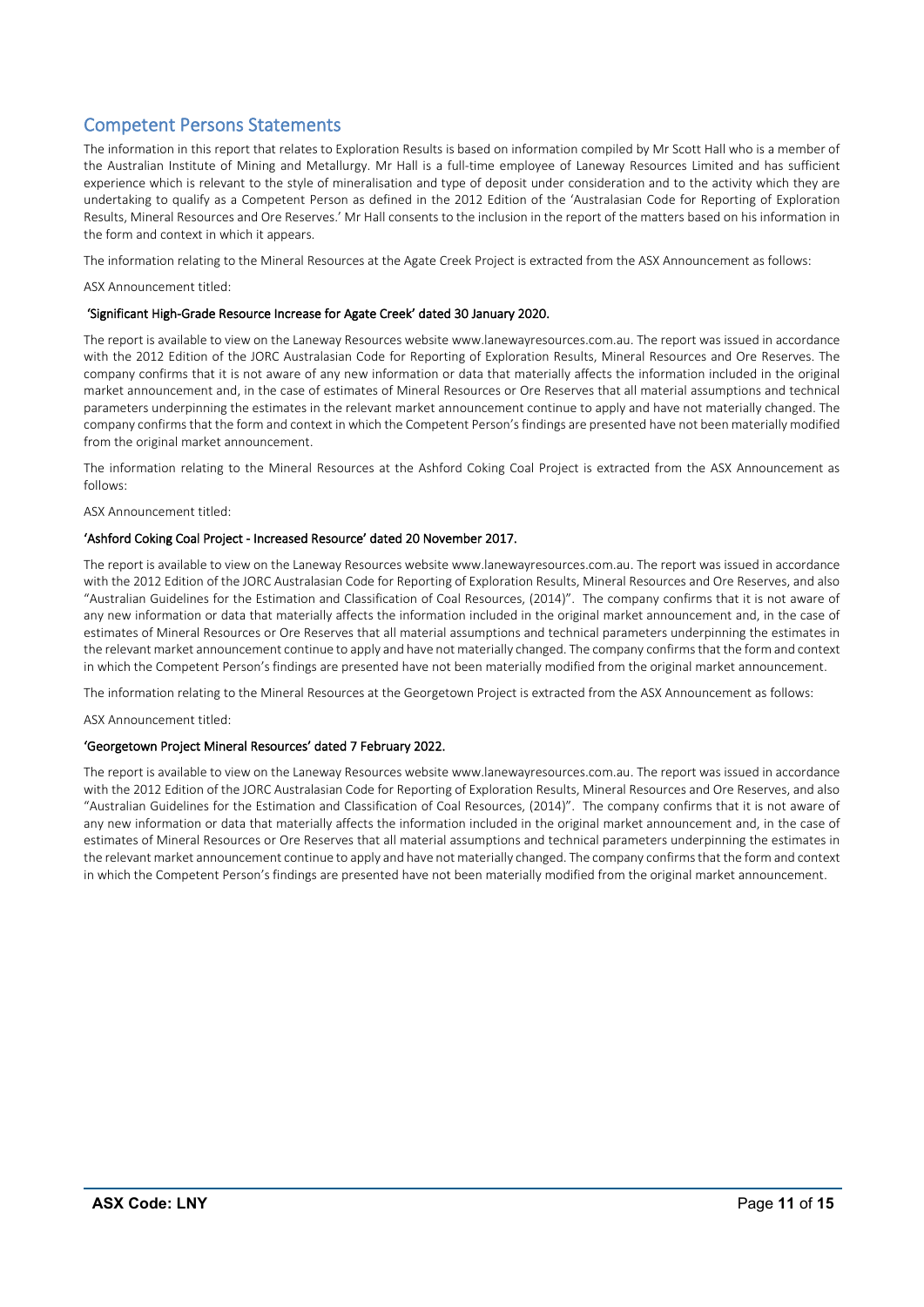## Schedule of Interests in Mining Tenements

Laneway Resources Limited held the following interests in mining and exploration tenements as at 31 March 2022.

One additional Exploration Permit Minerals EPM28133 has been added to the Agate Creek Project area following grant of applications made during the Quarter increasing this total project area to  $1,034 \text{km}^2$ .

#### Queensland Tenements

| Type & Title No. | Location    | <i><b>Interest</b></i> |
|------------------|-------------|------------------------|
| <b>MDL402</b>    | Agate Creek | 100%                   |
| EPM17788         | Agate Creek | 100%                   |
| EPM26460         | Agate Creek | 100%                   |
| EPM27906         | Agate Creek | 100%                   |
| EPM27907         | Agate Creek | 100%                   |
| EPM28133         | Agate Creek | 100%                   |
| ML 100030        | Agate Creek | 100%                   |

NSW Tenements

| Type & Title No. | _ocation | Interest |
|------------------|----------|----------|
| EL6234           | Ashford  | 60%      |
| EL6428           | Ashford  | 60%      |

New Zealand Tenements

| itle<br><i>vne</i><br>NO.<br>$\overline{\phantom{a}}$ | .<br>atlor<br>.UL | $ -$<br>1111C1 C31 |  |  |
|-------------------------------------------------------|-------------------|--------------------|--|--|
| חר־<br>$\sim$<br>-<br>`¬ ⁄⊥                           | Jwharoa           | 100%               |  |  |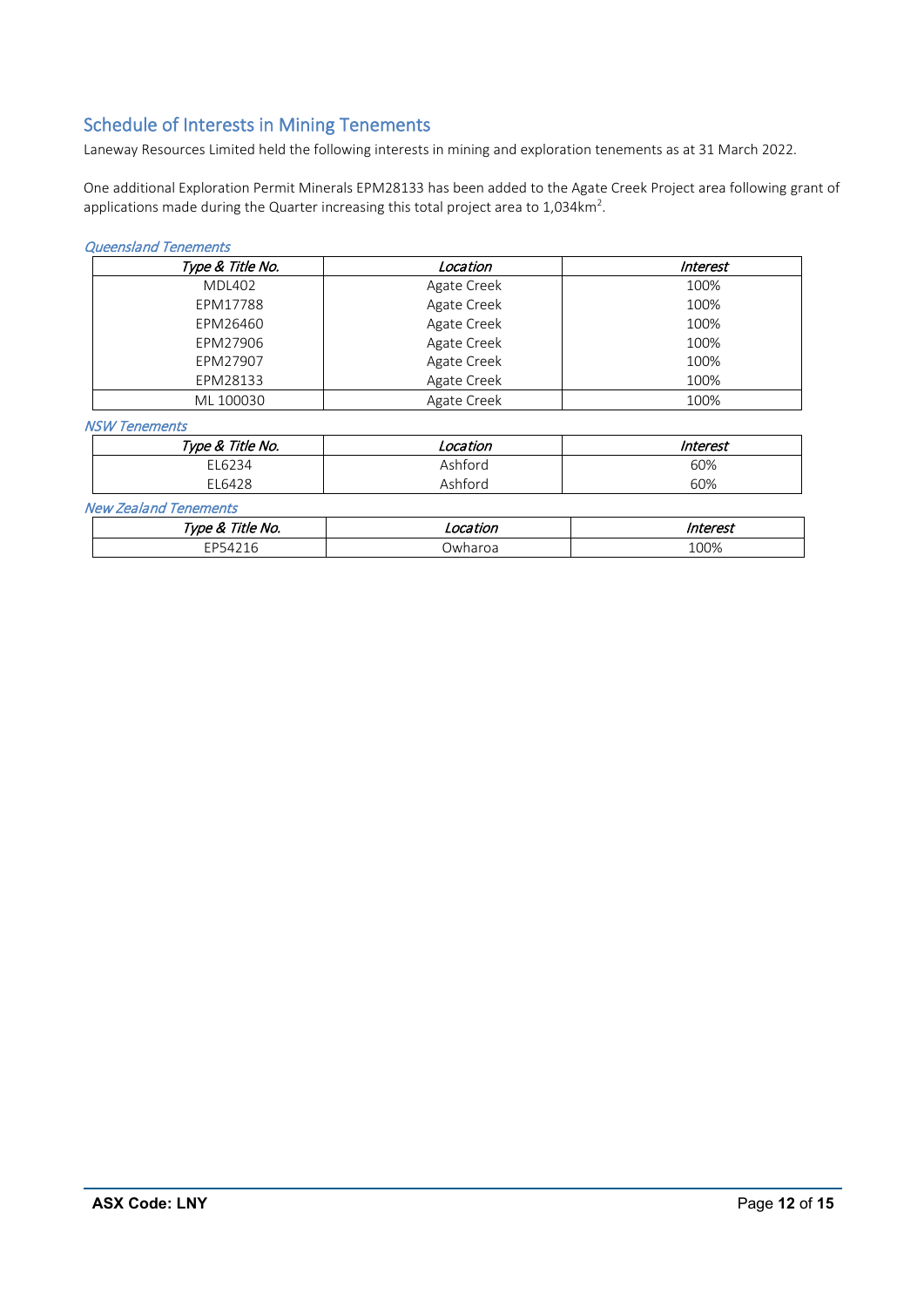## **Appendix 1**

#### **Agate Creek Mineral Resource**

A global recoverable Mineral Resource is defined for the Agate Creek Project in Table 1 at a 0.5 g/t Au cut-off suitable for a large open pit operation and is reported on the same basis as the previous resource statement.

A continuous high-grade Mineral Resource can be interpreted at cut-off of 2 g/t Au for Sherwood and 1 g/t Au for Sherwood West and reported in Table 2. Table 2 represents a subset of Table1.

| Classification |       | Sherwood |                | <b>Sherwood South</b> |                |                 | <b>Sherwood West</b> |                   |         | Total |          |         |
|----------------|-------|----------|----------------|-----------------------|----------------|-----------------|----------------------|-------------------|---------|-------|----------|---------|
|                | Mt    | Au $g/t$ | Au oz          |                       | Mt Aug/t Au oz |                 |                      | Mt $Au g/t$ Au oz |         | Mt    | Au $g/t$ | Au oz   |
| Measured       | 0.015 | 4.91     | 2.400          |                       |                |                 |                      |                   |         | 0.015 | 4.91     | 2,400   |
| Indicated      | 2.45  |          | $1.56$ 123,000 |                       |                |                 | 2.18                 | 1.54              | 108,000 | 4.63  | 1.55     | 231.000 |
| Inferred       | 1.73  | 1.15     | 64.000         | 0.37                  | 1.16           | $14,000$   1.59 |                      | 1.14              | 58,000  | 3.69  | 1.15     | 136.000 |
| Total          | 4.20  | 1.40     | 190,000   0.37 |                       | 1.16           | 14,000 3.37     |                      | 1.37              | 166,000 | 8.34  | 1.38     | 370,000 |

*Mineral Resources are inclusive of the high-grade Mineral Resource included in Table 2* **Table 2: High grade Mineral Resource subsets** 

| Cut-off              |     | Measured |      |           | Indicated |      | <b>Inferred</b> |     | <b>Total</b> |           |       |      |           |
|----------------------|-----|----------|------|-----------|-----------|------|-----------------|-----|--------------|-----------|-------|------|-----------|
| Area                 | Au  | kt       | Au   | Au        | ľkt       | Au   | Au              | kt  | Au           | Au        | kt    | Au   | Au        |
|                      | g/t |          | g/t  | <b>OZ</b> |           | g/t  | <b>OZ</b>       |     | g/t          | <b>OZ</b> |       | g/t  | <b>OZ</b> |
| Sherwood             | 2.0 | 15       | 4.88 | 2.400     | 188       | 5.61 | 33,800          |     | 3.05         | 200       | 205   | 5.53 | 36,400    |
| <b>Sherwood West</b> | 1.0 |          |      |           | 977       | 1.87 | 58,800          | 118 | 1.72         | 6,700     | 1,095 | 1.86 | 65.400    |
| Total                |     | 15       | 4.88 | 2,400     | 1,165     | 2.47 | 92,600          | 119 | 1.78         | 6,800     | 1,300 | 2.44 | 101,800   |

*Grade and Tonnage rounded to 2 decimal places. Ounces calculated after rounding and reported to* 

*nearest 100 Oz*

Given the recent increases in the AUD gold price the Mineral Resource estimates is also reported at 0.3 g/t cut-off in Table 3. No recent economic modelling has been undertaken on the project and as such the marginal cut-off grade that would be used for a bulk tonnage operation is unknown but could be assumed to be in the 0.3 to 0.5 g/t Au range.

| <b>Classification</b> | Sherwood |          |         | <b>Sherwood South</b> |        |        |       | <b>Sherwood West</b> |         | <b>Total</b> |          |         |
|-----------------------|----------|----------|---------|-----------------------|--------|--------|-------|----------------------|---------|--------------|----------|---------|
|                       | Mt       | Au $g/t$ | Au oz   | Mt                    | Au g/t | Au oz  | Mt \  | Au $g/t$             | Au oz   | Mt           | Au $g/t$ | Au oz   |
| Measured              | 0.015    | 4.88     | 2.400   |                       |        |        |       |                      |         | 0.015        | 4.88     | 2,400   |
| Indicated             | 4.90     | 1.00     | 157.000 |                       |        |        | 4.13  | 1.02                 | 135,000 | 9.04         | -1.01    | 292.000 |
| Inferred              | 3.06     | 0.83     | 82,000  | 0.51                  | 0.96   | 16,000 | 13.19 | 0.78                 | 80,000  | 6.76         | 0.81     | 177,000 |
| Total                 | 7.98     | 0.94     | 241.000 | 0.51                  | 0.96   | 16,000 | 7.32  | 0.91                 | 215,000 | 15.81        | 0.93     | 471,000 |

Further details of the Mineral Resource estimate are contained in Laneway's ASX announcement of 30 January 2020.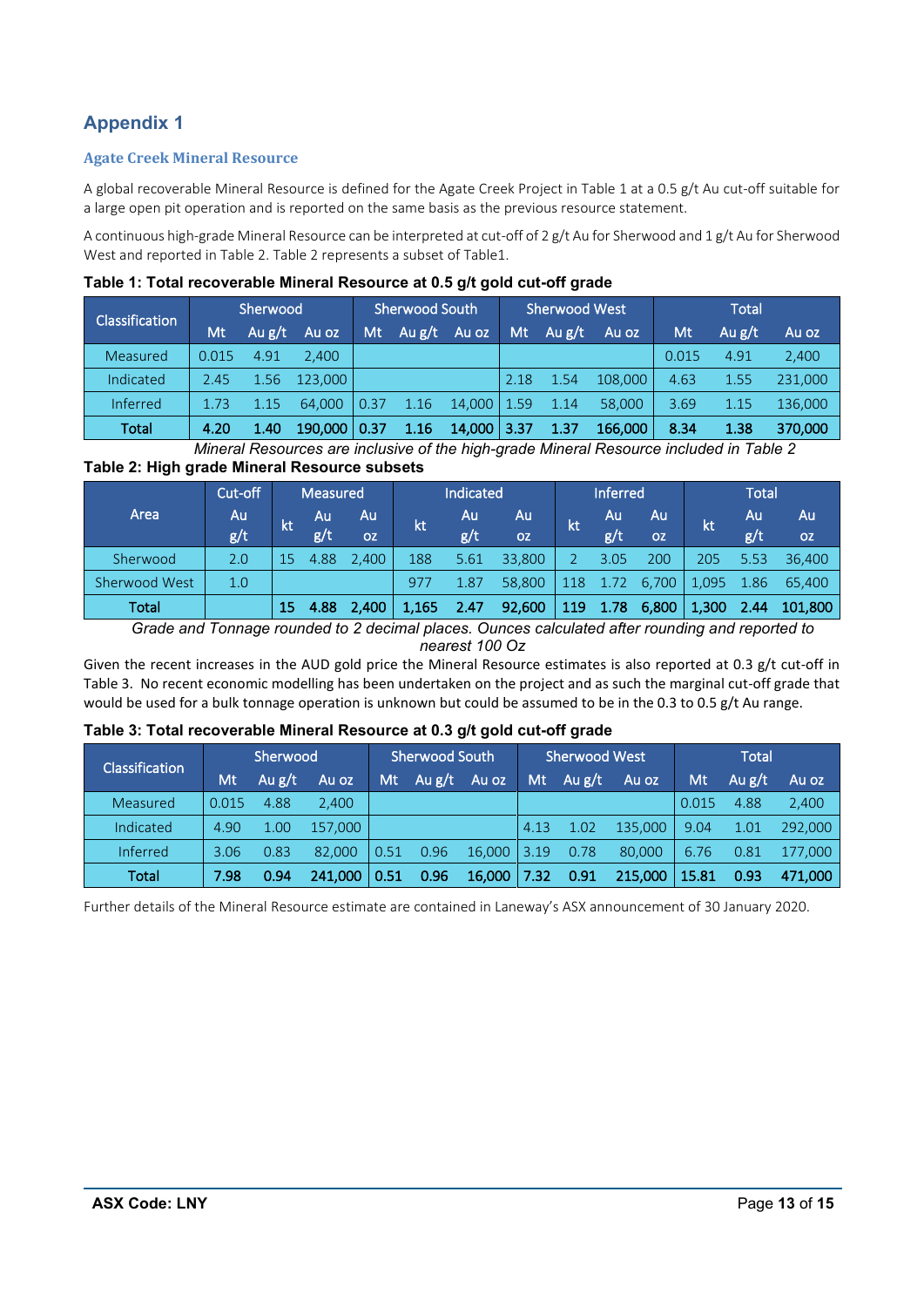## **Appendix 2**

#### Georgetown Resource Estimate

Mineral Resources on the Georgetown Project tenements that are being acquired by Laneway pursuant to the acquisition of Masterson Minerals Pty Ltd (refer ASX announcement of 7 February 2022 for details of the acquisition).

Previous Resource estimates for Red Dam, Jubilee Plunger and Electric Light were undertaken under JORC 2004 and comprised a mixture of polygonal and block model estimates. For these deposits the existing interpretations were updated utilising more recent survey and additional drilling and form the basis of the current estimates undertaken using the block model method and inverse distance estimation. For Big Reef no previous estimates or interpretations were available and geological interpretations were constructed from the available mapping, trenching and drilling information collated. Suitable top cuts were applied to the distribution for each deposit. Both mined and unmined areas were estimated to provide a comparison to the previous pre-mining estimates and mine production.

The current estimates are based on a 0.5 g/t Au interpretation cut-off to generate interpretation with continuity and a minimum down hole width of 2 m (between 1 to 1.5 m true width). Reconciliation of the previously mined areas indicates metal prediction within 10% but with mine production at lower tonnage and higher grade. This suggests that in oxide more selective mining is. It is likely sulphide mining will have less visual control and the current estimates with lower selectivity are more realistic.

The majority of the prospects were drilled between the mid-1980s to 2010. The earliest drilling at each deposit included some open hole drilling before progressing to face sample RC drilling (generally in the 1990s). Some of the earliest drilling displays evidence of down hole contamination or tailing of grades with evidence of excessive mineralised widths and lower high-grade zones. In some areas where this is most obvious the drill intercept has been reduced to more typical widths and the contaminated tail effectively excluded. Some issues will remain, but these will be limited to just some drill holes and is not expected to impact the resource estimation significantly.

The Inferred Mineral Resources are summarised below and are principally contained within existing Mining Leases, though a few have extensions into the surrounding exploration leases as listed.

| <b>Mineral</b>         | <b>Mass</b> | <b>Au</b>      | <b>Ag</b>   | <b>Density</b>   | Au        |                                               |
|------------------------|-------------|----------------|-------------|------------------|-----------|-----------------------------------------------|
| <b>Resource</b>        | kt          | g/t            | g/t         | t/m <sup>3</sup> | koz*      | <b>Tenement</b>                               |
| <b>Red Dam</b>         | 201         | 5.7            | 12          | 2.89             | 37        | ML30203,<br><b>EPM9158</b>                    |
| <b>Electric Light</b>  | 388         | 3.7            | 0.7         | 2.59             | 46        | ML3548, EPM8545                               |
| <b>Jubilee Plunger</b> | 87          | 3.2            | 21.3        | 2.58             | 9         | <b>ML3374</b>                                 |
| <b>Big Reef</b>        | 107         | $\overline{3}$ | $NA^{\sim}$ | 2.44             | <b>10</b> | ML3280, ML3279,<br>ML3278,<br><b>EPM15540</b> |
| <b>Union</b>           | 167         | 3.2            | $NA^{\sim}$ | 2.4              | 17        | <b>ML3366</b>                                 |
| <b>Total</b>           | 951         | 3.9            |             |                  | 119       |                                               |

#### **Inferred Mineral Resource estimates at 1 g/t Au cut-off**

*\*Ounces rounded and reported to nearest 1,000 ounces ~ Ag assays for Big Reef and Union are limited and Ag cannot be estimated*

Further details of the Mineral Resource estimate are contained in Laneway's ASX announcement of 7 February 2022.